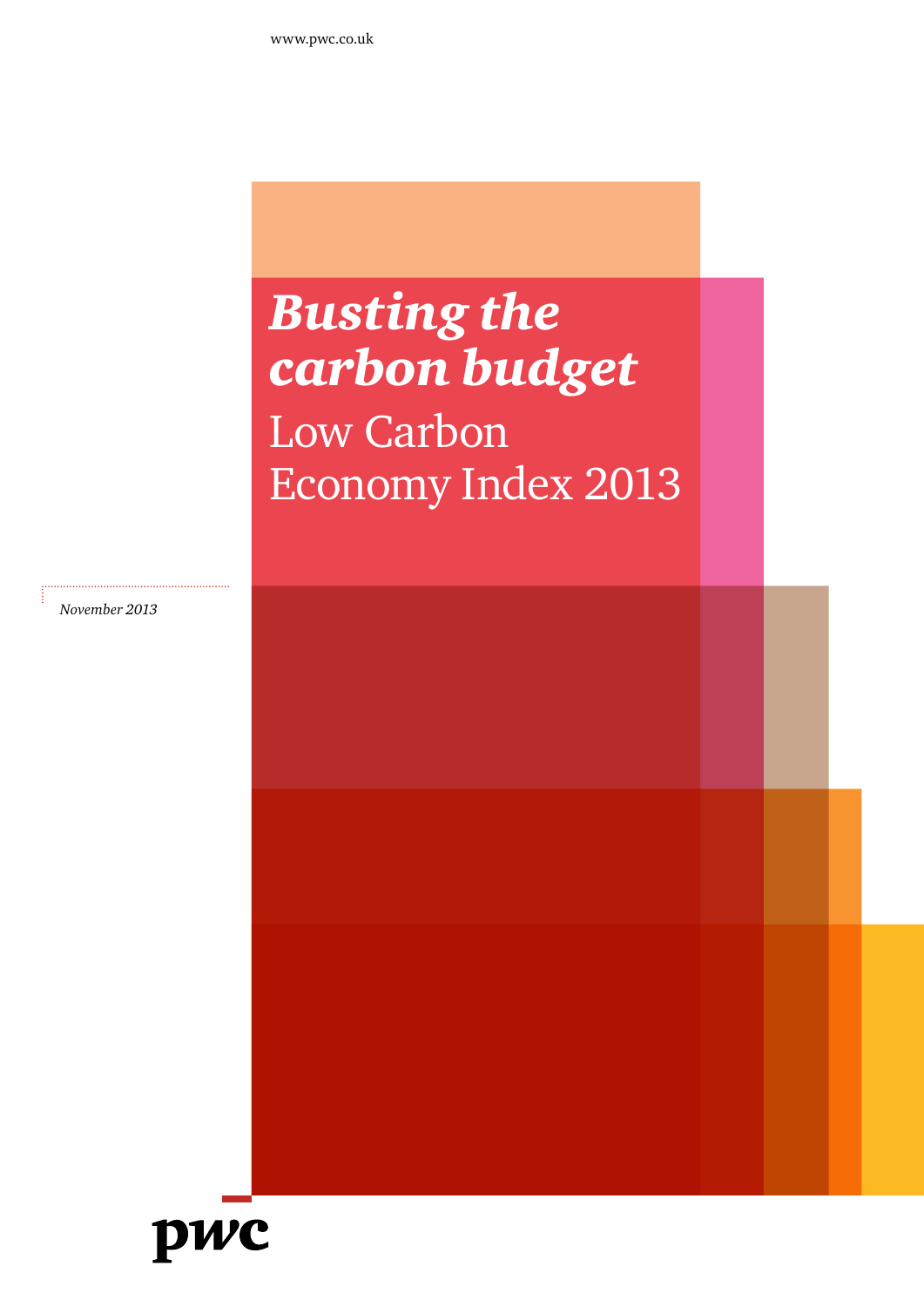*www.pwc.co.uk/sustainability-climate-change*

*www.pwc.co.uk/economics*

## *Contacts*

*Leo Johnson* leo.f.johnson@uk.pwc.com

*Jonathan Grant* jonathan.grant@uk.pwc.com

*Lit Ping Low* lit.ping.low@uk.pwc.com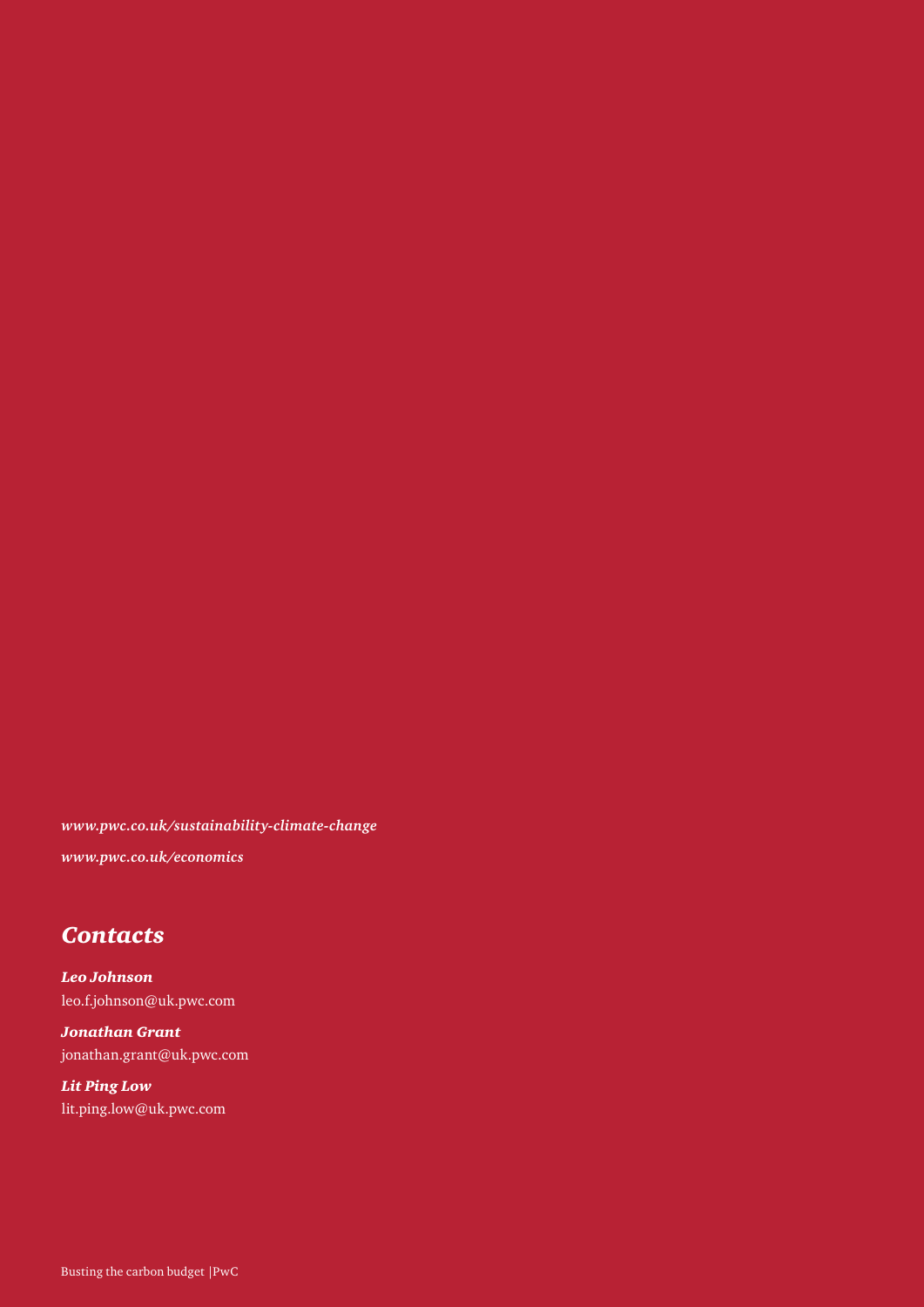## *Foreword*

Last year's Low Carbon Economy Index (LCEI) had the title 'Too late for two degrees?'. In other words, the jury was still out. This year the question mark looks harder to justify.

For the fifth year running we have examined the rate of decarbonisation in the G20. And it's not good reading.

In 2008, when we first started the LCEI, we calculated that to maintain growth without exceeding two degrees of warming, the G20 needed to reduce its carbon intensity at 3.5% per year. Over the next four years the rate of decarbonisation failed to exceed 0.7%. By 2012, to make up for lost ground, the rate had risen to 5.1%, requiring a rate of decarbonisation never achieved in a single year to be sustained for the rest of the century.

This year the challenge has again increased. Our model shows we now need to reduce carbon intensity by 6% every year from now till 2100. This is over eight times our current rate of decarbonisation. Even doubling the current 0.7% rate of decarbonisation puts us on a path consistent with the most extreme scenario presented by the IPCC, and potential warming of around 4°C by 2100. On current trends we will use up this century's carbon budget by 2034 – sixty six years early. Put simply, we are busting the carbon budget.

There are three factors that add grounds for pessimism. First the IPCC's Fifth Assessment Report has further strengthened the scientific consensus linking anthropogenic carbon emissions to climate change. The World Bank, second, with its report 'Turn Down the Heat' has highlighted the social and economic costs of four degrees of warming. Third, a number of the technological silver bullets - the big bets banked on for heavy duty decarbonisation - appear to be failing.

Nuclear power, despite the UK's announcement of its first new plant in twenty years, is in retreat in Japan and Germany. The deployment of carbon capture and storage appears to have stalled, with no commercial scale projects integrating CCS with power generation. Shale gas has displaced coal in the US, but cheaper coal contributed to higher coal consumption in Europe last year. Our model shows that 92% of the small reduction in carbon intensity achieved last year is primarily down to one factor, improvements in energy efficiency. While this is positive, there is the possibility that incremental efficiency improvements will tail off once the low hanging fruit has been picked.

But there are also grounds for optimism. At the national level, countries like Brazil, France and Argentina present examples of economies with significantly lower carbon emissions per unit of GDP. China provides the example of using carbon pricing to underwrite risk and stimulate innovation in clean tech sectors. At the level of the city, a number of cities and councils globally have delivered high levels of decarbonisation while enhancing liveability. At the level of technology, finally, the costs of renewables continue to decrease and at an accelerating rate.

What would be a game-changer? One would be this. Six years after Copenhagen's COP-15, with renewables proving their capacity to reach cost parity, a global climate deal in 2015 could provide the regulatory framework and financial stimulus to catalyse a low carbon transition.

#### Leo Johnson

#### Partner Sustainability and Climate Change, PwC

PwC refers to PricewaterhouseCoopers LLP (a limited liability partnership in the United Kingdom), which is a member firm of PricewaterhouseCoopers International Limited, each member firm of which is a separate legal entity. Please see www.pwc.com/ structure for further details.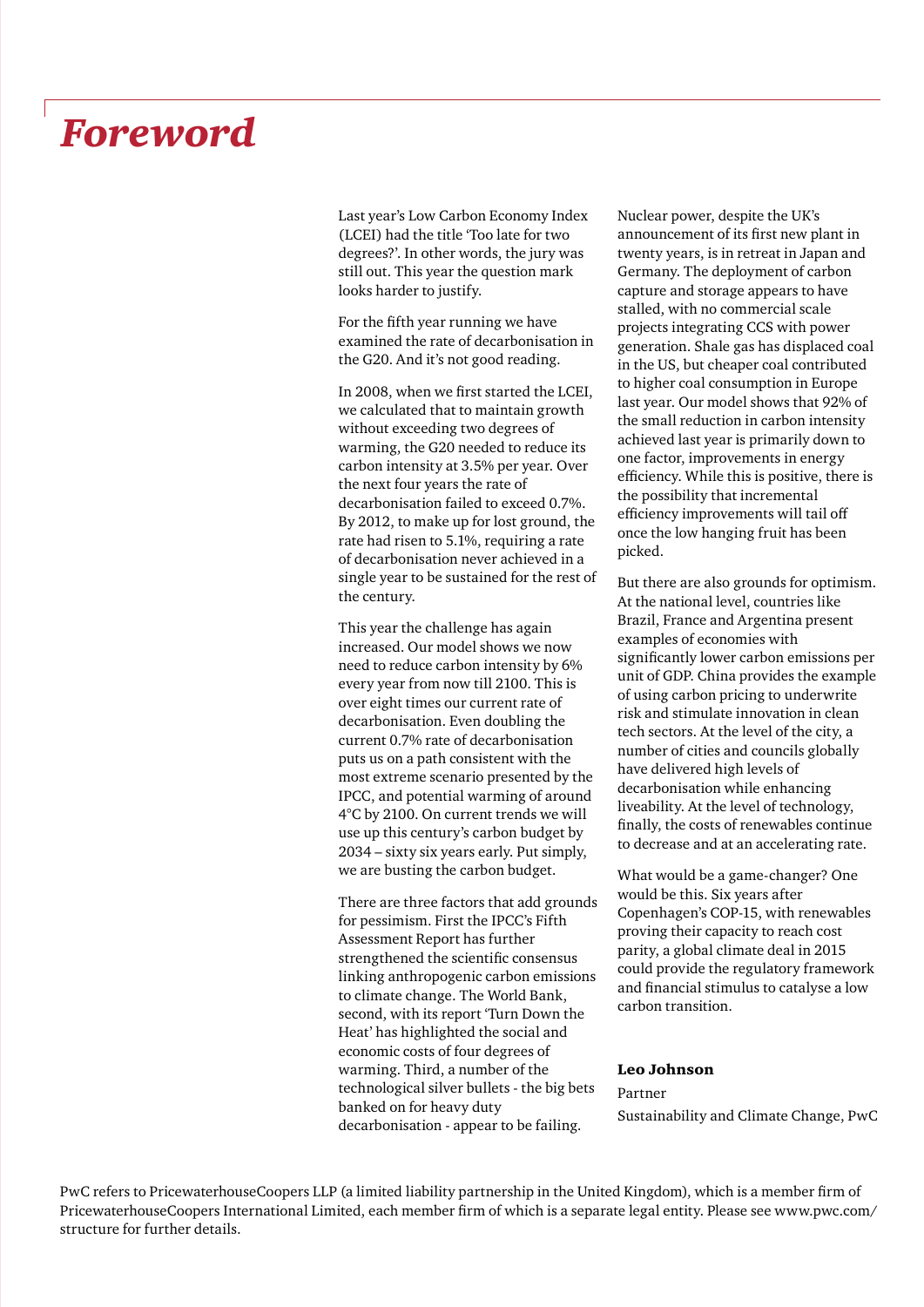## *Busting the carbon budget by 2034*

*The PwC Low Carbon Economy Index calculates the rate of decarbonisation of the global economy that is needed to limit warming to 2°C. In 2013, the Intergovernmental Panel on Climate Change (IPCC) issued its Fifth Assessment Report, which includes a carbon budget for the remainder of this century giving a reasonable probability of limiting warming to 2°C.*

*This report shows that based on this carbon budget, the global economy needs to cut carbon intensity by 6.0% every year from now to 2100. This is a monumental challenge given current decarbonisation rates are only 0.7% a year. Even doubling this rate would lead to a scenario of over 4°C warming by 2100.*

> Our first Low Carbon Economy Index (LCEI) published in 2009, looked at the progress of the G20 economies against a 2°C global carbon budget. Our main premise is that current GDP is too carbon intensive. Unless economic growth is decoupled from carbon emissions we would face significant global warming which will have serious and far reaching implications.

> This year is the fifth anniversary of our LCEI, and it has coincided with the September release of the IPCC Fifth Assessment Report (AR5), the most comprehensive review of climate science in six years. Historically, these Assessment Reports have provided significant markers in the development of international climate change policies. The first report, published in 1990, preceded the adoption of the UN Climate Change Convention. The Second Assessment Report galvanised efforts to adopt the Kyoto Protocol in 1997. The fourth in 2007 led to a commitment to agree a deal in Copenhagen two years later, and prompted many major emitters to pledge emission targets. Commentators are already speculating on the role of AR5 in shaping the negotiations of a robust deal in Paris in 2015.

AR5 sets out four carbon budgets that correspond to different degrees of warming by the end of the 21st century. The current consensus target by governments, convened by the UN Framework Convention on Climate Change (UNFCCC), is to limit temperature increase to not more than 2°C. Based on the carbon budgets calculated by the IPCC, we re-examined our LCEI to evaluate the progress of the G20 economies in meeting this target. To meet the most conservative warming scenario (known as RCP2.6 in AR5), cumulative fossil fuel CO2 emissions between now and 2100 needs to be around 270GtC (or around 990GtCO2). This compares with total annual energyrelated emissions of 32 GtCO2 in 2012.

Based on current economic projections, *the global economy would need to decarbonise by 6% a year, every year to 2100*, to stay within this carbon budget. This is equivalent to halving our carbon intensity within the next ten years, and reducing it to one-tenth of today's levels by 2050. The global energy system by the end of the century would have to be virtually zero-carbon.

This decarbonisation rate substantially exceeds the 0.7% achieved in the past five years, with policies and technology failing to decouple growth from carbon in the global economy. If the world continues at its current rate of decarbonisation, the carbon budget – which is for the period 2012 to 2100 – would be exhausted by 2034. We would have spent the carbon budget allocated for 89 years in less than a quarter of that time.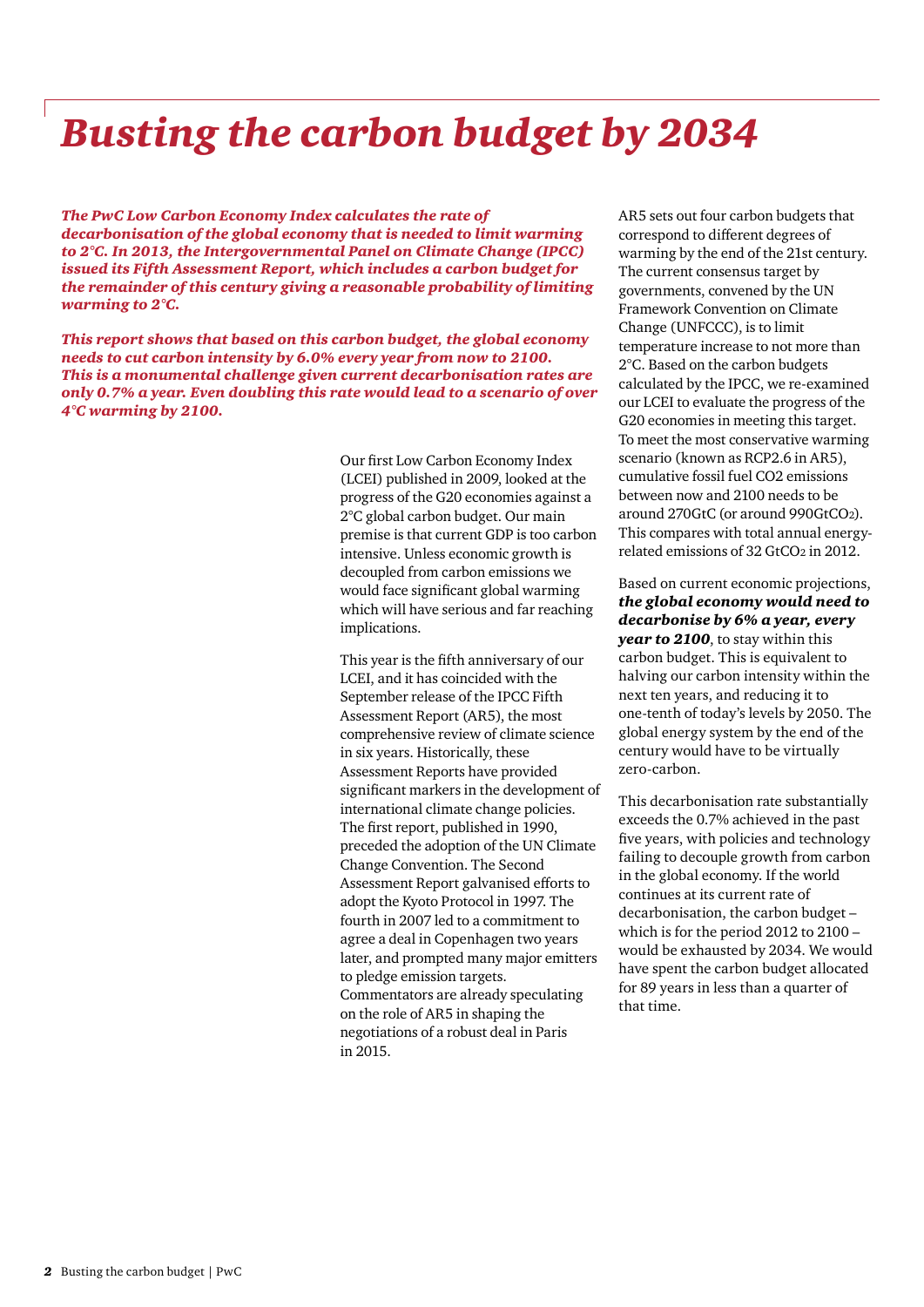### *Pathway to a low-carbon economy*

Figure 1: Carbon intensity (tCO2/\$m2012)



Even doubling the current decarbonisation rate to 1.4%, gives projections close to RCP8.5, the most extreme scenario presented by the IPCC, and potential warming of around 4°C by 2100. The projections under this scenario suggest that significant adverse effects on humans and ecosystems are likely to occur through water stress, food security threats, coastal flooding from sea-level rise, ecosystem shifts and species extinction both on land and in the sea. The World Bank's 'Turning Down the Heat' report provides more detail on why this is a future we do not want.

Our model assumes long term modest economic growth in emerging and developing economies, and slow steady growth in developed economies. By 2050 the global economy is expected to be triple its size today and twelve times by 2100. Some economists now question whether this assumption of long term growth is reasonable and compatible with a future where we fail to limit and tackle climate change.

#### Table 1: Required decarbonisation rates for the IPCC scenarios

| <b>IPCC</b> scenario<br>(Representative<br><b>Concentration</b><br>Pathways) | <b>Cumulative fossil</b><br>fuel emissions | Required<br>decarbonisation<br>rates p.a. | Global mean<br>surface<br>temperature<br>increase $(^{\circ}C)$ by<br>end of century |  |
|------------------------------------------------------------------------------|--------------------------------------------|-------------------------------------------|--------------------------------------------------------------------------------------|--|
|                                                                              | $2012 - 2100$ (GtC) $2013 - 2100$ (%)      |                                           | Mean <sup>2</sup>                                                                    |  |
| <b>RCP2.6</b>                                                                | 270                                        | $6.0\%$                                   | 16                                                                                   |  |
| <b>RCP4.5</b>                                                                | 780                                        | $3.0\%$                                   | 2.4                                                                                  |  |
| <b>RCP6.0</b>                                                                | 1.060                                      | 2.3%                                      | 2. R                                                                                 |  |
| <b>RCP8.5</b>                                                                | 1.685                                      | $1.4\%$                                   | 4.3                                                                                  |  |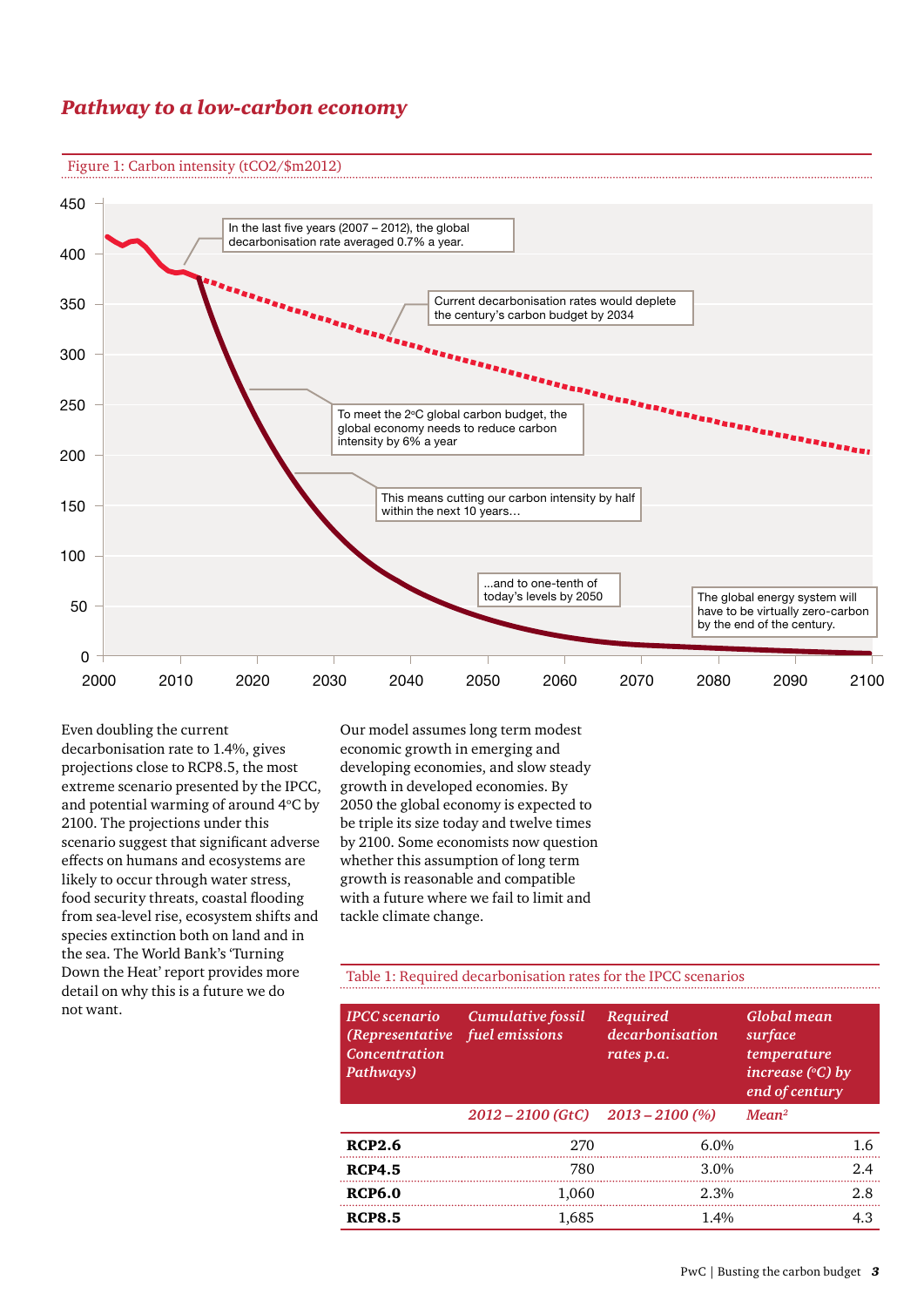# *Dealing with the carbon deficit*

The LCEI has been tracking the changes in the world's and the G20's carbon intensity since 2008, shortly after the publication of the last IPCC report (AR4). Despite warnings by scientists that climate change will bring unprecedented adverse impacts around the world, the growth of greenhouse gas emissions remains largely unabated.

In the LCEI 2012 we calculated that the global economy needed to reduce carbon intensity (the amount of carbon emissions per unit of GDP) by 5.1% a year to limit warming to 2*°*C. Three countries achieved this last year: the US, Australia and Indonesia. However, not a single G20 country has come close to sustaining this rate of decarbonisation over the five years since 2007.

The range of carbon intensity across the G20 suggests that there is tremendous scope for reductions. The most carbon intensive country, Saudi Arabia, has a carbon intensity five times that of France, which has the lowest carbon intensity. The contrast between the G7 and E7 economies is also striking. The G7 averaged a 2.3% reduction in carbon intensity last year, while the E7 – which includes much of the manufacturing base of the global economy – only managed 0.4%. The carbon intensity of the E7 is over 70% higher than the G7 average in 2012, reflecting how carbon emissions remain fundamentally coupled to the economic structure of a country.

## *Highlights of the IPCC Fifth Assessment Report*

The IPCC report is the most authoritative review of the science of climate change we have ever had, with an intensive process of review and scrutiny of the findings. While there may be debate about some of the details, the main message of the report are straightforward: human influence on the global climate is clear; unchecked, it will have far reaching negative implications; and governments and business need to take action to address the potential risks. There are two more significant headlines.

The report addresses the so-called global warming 'pause' – the observation that the rate of warming has slowed since 1998. It notes that the multi-decadal trends are clear and that 'due to natural variability, trends based on short records are very sensitive to the beginning and end dates and do not in general reflect long-term climate trends'. In other words, picking 1998 (a very warm El Nino year) as the start of the 'pause' does not give a complete view of the warming trend in the last three decades. Using 1995, 1996 or 1997 as a start date gives results more consistent with the 30 year warming trend.

This is the first time that the IPCC has published carbon budgets associated with different emissions pathways – these are called Representative Concentration Pathways (or RCPs). The AR5 notes that total CO2 emissions since the mid-19th century should not exceed 800 GtC to achieve the goal to limit warming to 2°C. Emissions by 2011 were approximately 531 GtC leaving a limited budget between now and 2100 to achieve that 2°C goal.

Other key messages include:

- Warming of the climate system is unequivocal, and since the 1950s many of the observed changes are unprecedented over decades to millennia.
- The atmosphere and ocean have warmed, the amounts of snow and ice have diminished, the sea level has risen, and the concentrations of greenhouse gases have increased.
- Ocean warming dominates the increase in energy stored in the climate system, accounting for more than 90% of the energy accumulated between 1971 and 2010.

• Human influence on the climate system is clear. This is evident from the increasing greenhouse gas

concentrations in the atmosphere, positive radiative forcing, observed warming, and understanding of the climate system.

- Continued emissions of greenhouse gases will cause further warming and changes in all components of the climate system.
- Global surface temperature change by the end of the 21st century is likely to exceed 1.5°C relative to 1850 to 1900 for all RCP scenarios except RCP2.6. It is likely to exceed 2°C for RCP6.0 and RCP8.5, and more likely than not to exceed 2°C for RCP4.5.
- Warming will continue beyond 2100 under all RCP scenarios except RCP2.6.
- Cumulative emissions of CO2 largely determine global mean surface warming by the late 21st century and beyond. Most aspects of climate change will persist for many centuries even if emissions of CO2 are stopped. This represents a substantial multi-century climate change commitment created by past, present and future emissions of CO2.

The full AR5 science report can be downloaded at http://www.ipcc.ch/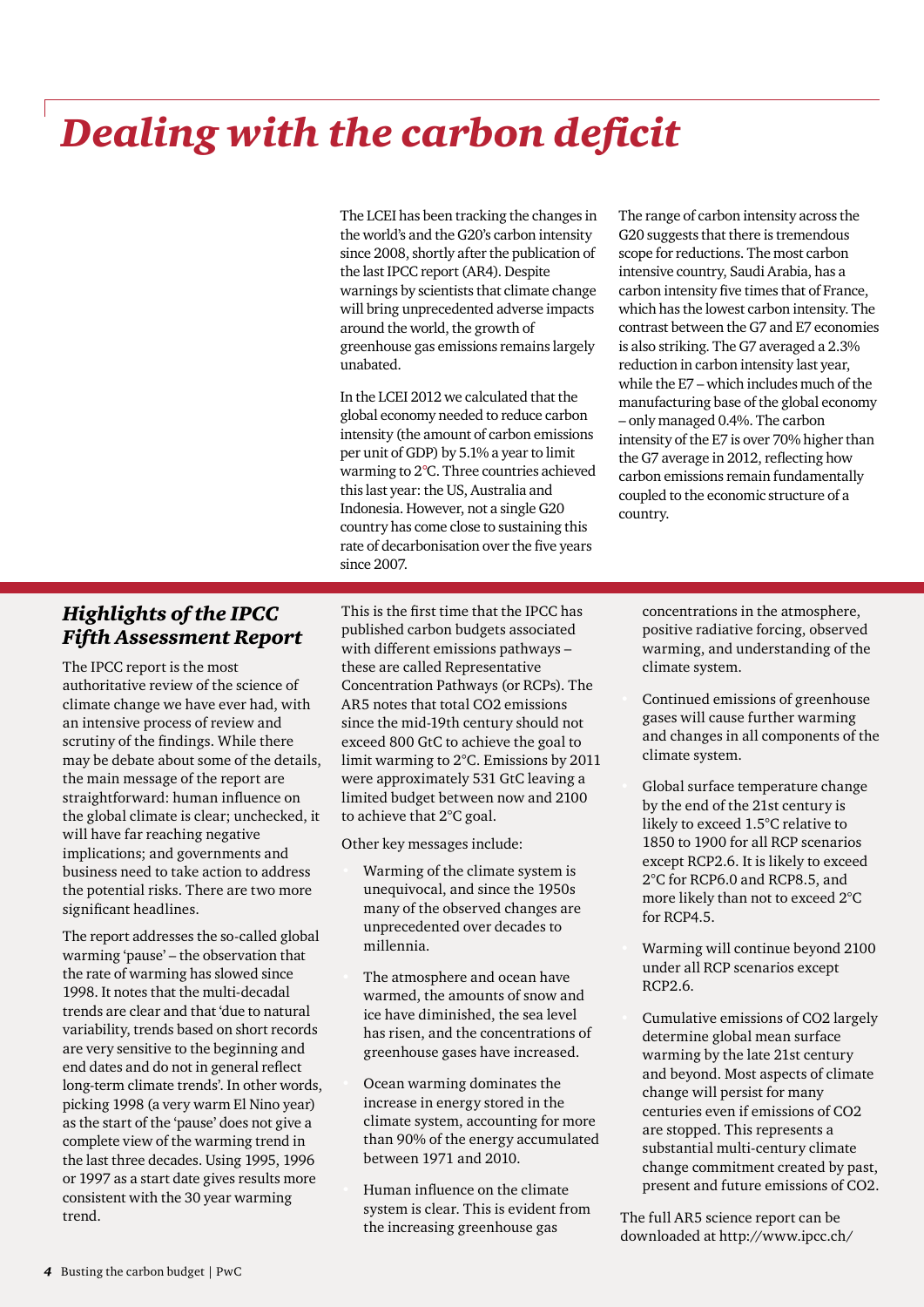## Table 2: Low Carbon Economy Index – country summary

| 2011-2012      |                                          |                                 |                                              |                                  | Five year trend                                           |                                    |
|----------------|------------------------------------------|---------------------------------|----------------------------------------------|----------------------------------|-----------------------------------------------------------|------------------------------------|
| <b>Country</b> | Change in<br>energy related<br>emissions | <b>Real GDP</b><br>growth (PPP) | <b>Carbon Intensity</b><br>$(tCO2/2012$ \$m) | Change in<br>carbon<br>intensity | <b>Annual</b><br>average change<br>in carbon<br>intensity | Average<br>Change in<br><b>GDP</b> |
|                | 2011-2012                                | 2011-2012                       | 2012                                         | 2011-12                          | 2007-2012                                                 | 2007-2012                          |
| World          | 2.2%                                     | 2.9%                            | 376                                          | $-0.8%$                          | $-0.7%$                                                   | 2.7%                               |
| G7             | $-1.3%$                                  | 1.4%                            | 291                                          | $-2.7%$                          | $-2.3%$                                                   | 0.3%                               |
| E7             | 5.1%                                     | 5.2%                            | 498                                          | $-0.1%$                          | $-0.4%$                                                   | 6.1%                               |
| <b>US</b>      | $-3.8%$                                  | 2.2%                            | 341                                          | $-5.9%$                          | $-3.1%$                                                   | 0.6%                               |
| Australia      | $-2.1%$                                  | 3.4%                            | 366                                          | $-5.3%$                          | $-3.0%$                                                   | 2.7%                               |
| Indonesia      | 0.9%                                     | 6.2%                            | 382                                          | $-5.0%$                          | $-1.4%$                                                   | 5.9%                               |
| Russia         | $-0.2%$                                  | 3.4%                            | 467                                          | $-3.5%$                          | $-1.2%$                                                   | 1.8%                               |
| Italy          | $-5.8%$                                  | $-2.4%$                         | 186                                          | $-3.5%$                          | $-2.4%$                                                   | $-1.4%$                            |
| Turkey         | $-1.1\%$                                 | 2.2%                            | 219                                          | $-3.3%$                          | $-1.4%$                                                   | 3.1%                               |
| Canada         | $-0.7%$                                  | 1.7%                            | 387                                          | $-2.3%$                          | $-1.8%$                                                   | 1.1%                               |
| South Africa   | 1.1%                                     | 2.6%                            | 726                                          | $-1.5%$                          | $-2.0%$                                                   | 2.1%                               |
| China          | 6.3%                                     | 7.8%                            | 703                                          | $-1.4%$                          | $-1.9%$                                                   | 9.3%                               |
| EU             | $-1.4%$                                  | $-0.3%$                         | 218                                          | $-1.1%$                          | $-2.1%$                                                   | $-0.2%$                            |
| South Korea    | 1.3%                                     | 2.0%                            | 468                                          | $-0.8%$                          | 0.6%                                                      | 2.9%                               |
| Argentina      | 3.2%                                     | 3.7%                            | 221                                          | $-0.5%$                          | $-3.3%$                                                   | 5.8%                               |
| Mexico         | 4.5%                                     | 3.9%                            | 228                                          | 0.6%                             | 0.4%                                                      | 1.6%                               |
| France         | 0.7%                                     | 0.0%                            | 149                                          | 0.7%                             | $-2.3%$                                                   | 0.1%                               |
| Germany        | 1.6%                                     | 0.7%                            | 227                                          | 0.9%                             | $-1.7%$                                                   | 0.7%                               |
| Saudi Arabia   | 6.6%                                     | 5.6%                            | 752                                          | 1.0%                             | 1.7%                                                      | 4.2%                               |
| Brazil         | 2.9%                                     | 0.9%                            | 185                                          | 2.1%                             | 0.8%                                                      | 3.2%                               |
| UK             | 2.6%                                     | 0.3%                            | 211                                          | 2.4%                             | $-1.7%$                                                   | $-0.4%$                            |
| India          | 7.3%                                     | 3.2%                            | 361                                          | 3.9%                             | $-0.1%$                                                   | 6.5%                               |
| Japan          | 6.9%                                     | 1.9%                            | 296                                          | 4.9%                             | 0.2%                                                      | $-0.2%$                            |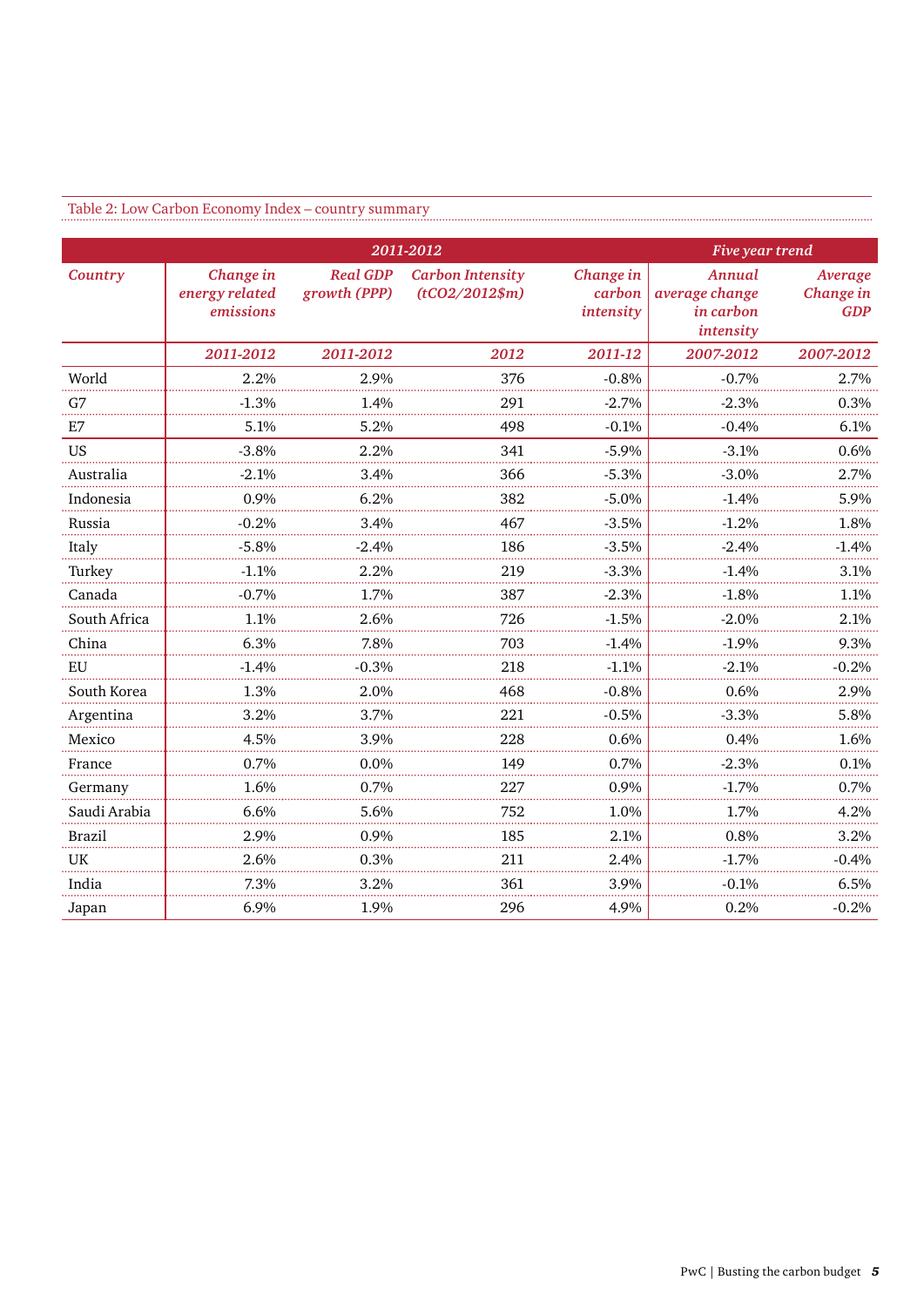# *Unimplemented wedges*

The International Energy Agency (IEA) and others have identified three broad technology 'wedges' to reduce energyrelated emissions:

- Energy efficiency improvements: for example in power generation and energy end-use
- Shift towards lower carbon power generation: for example coal to gas, use of biofuels, renewable energy and nuclear
- Carbon capture and storage

Progress in implementing these technology wedges in the G20 has been limited and rarely sustained.

## *Energy efficiency: A bright spot*

Globally, almost all of the change in carbon intensity can be attributed to improvements in energy efficiency. We found that 92% of the change in carbon intensity since 2007 is accounted for by energy efficiency improvement, and only 8% through a shift towards cleaner energy mix.

*Italy*, the *UK* and *Turkey* are the most energy efficient economies in the G20 league, each consuming less than 90 toe of energy for every \$m of GDP generated. In terms of rate of efficiency improvement, the leaders since 2007 are *Argentina* (3.7% a year), *Australia* (2.5% a year) and the *US* (2.0% a year). Argentina's improvement in carbon efficiency is because its increase in GDP is partly the result of a substantial increase in the value of its agricultural exports – particularly soya – rather than energy-based activities. Recent changes in rainfall patterns in the country has resulted in falling hydro power output since 2007, and so all the increase in electricity demand has been met with thermal generation.

Raising energy efficiency is essential to reduce dependency on carbon; however efficiency measures typically result in a rebound and there is a limit to which we can cut energy use per unit of GDP. These measures are also typically the lower cost options for carbon abatement (such as behaviour changes), suggesting that further efficiency options (such as combined heat and power) are likely to require greater cost and incentives. Nevertheless, while several larger emerging economies were able to increase efficiency – *South Africa* averaged 1.9% a year, and *Indonesia* managed 1.6% a year – there is still scope for improvements in most emerging economies. The energy intensity (energy consumed per unit of GDP) of E7 economies remains more than one-third higher than G7 economies.



*Source: PwC analysis*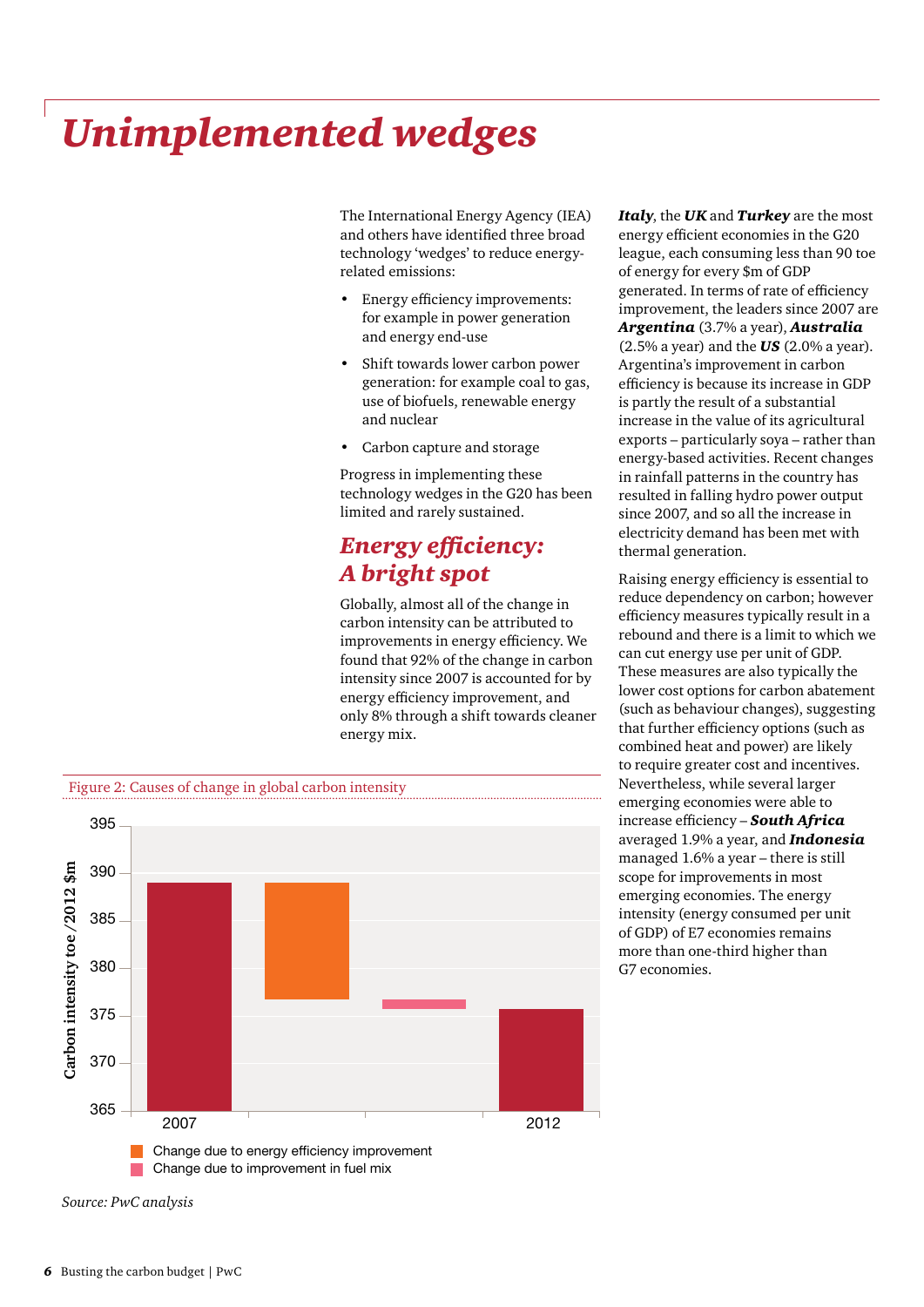## *Energy mix: still carbon-intensive*

The amount of CO2 emitted for each unit of energy consumed fluctuated but broadly remained at approximately 2.6 tCO2 per toe in the last five years. Even as we become less dependent on oil for energy, the global fuel mix is dominated by fossil fuels, and coal in particular has experienced an increase in its use (see Figure 3). The use of fracking to commercialise previously inaccessible resources has prompted hype around the world about the potential of shale gas as a low cost, clean burning and lower carbon fuel. In 2011, the IEA asked if the world is entering a 'golden age of gas'. The reality is that, so far, the shale revolution is mainly confined to the United States. Abundant shale gas has lowered energy prices, supported job creation and the switch away from coal for power generation. This explains much of the impressive decarbonisation in the United States in recent years. However, fracking has not yet had a global impact on the energy mix. In fact natural gas has remained at roughly a quarter of the global energy mix since 2000. Although investment in renewables has increased dramatically since 2000 its share of the global energy mix has risen from only 7.2% in 2007 to 8.6% in 2012.

#### *The shale movement failed to shift coal to gas*

The *United States* topped the G20 table this year, with a decarbonisation rate of 5.9%, as the shale gas boom helped to cut energy-related carbon emissions. The proportion of natural gas in electricity generation<sup>5</sup> in the US has increased from 25% to 30%, matched by a fall in coal-fired electricity generation from 42% to 37%.

While carbon emissions fell in the US, the availability of cheap natural gas there depressed coal prices and raised coal consumption elsewhere. A triple whammy in the EU of low coal prices,

Figure 3: Change in global energy mix since 2000



*Source: PwC analysis*

low carbon prices and the impending shut-down of older carbon intensive power generation plants triggered by the EU Large Combustion Plant Directive (LCPD) has led to a steep increase in coal use. The Northwest Europe coal marker price<sup>6</sup> decreased from an average price of \$121 per tonne in 2011 to \$92 per tonne in 2012. Carbon prices fell below three euros this year compared with over €17 two years earlier. Combined with the EU LCPD, which limits carbon intensive power generation plants above 50MWh to 20,000 operating hours until 2015 when they must shut down, older power plants are using up all their operating hours with the cheapest fuel source. The *UK*, for example, saw an increase of its electricity produced by coal<sup>7</sup> from 30% in 2011 to 39% in 2012; with an equivalent reduction in gas from 40% to 28%.

While the effect of LCPD on the EU may be temporary, it is less clear that low coal and carbon prices can be reversed without significant policy intervention. In 2012, the European Commission first proposed a plan to delay auctions of some carbon permits issued by the EU Emissions Trading Scheme (EU-ETS),

also known as 'backloading', to help boost low carbon prices. The backloading proposal was still being debated at the time of writing, as were broader structural reforms that the EU ETS urgently requires to provide adequate incentives to invest in low carbon technologies.

### *Biofuels consumption largely confined to the Americas*

The *US* and *Brazil* continue to be the largest producers of ethanol and biodiesel. Biofuels accounted for 1.2% of US total energy demand and 4.2% of Brazil's total energy demand. Nearly all gasoline in the US was blended with 10% ethanol by 2011, which is the maximum blend level approved by the Environmental Protection Agency for cars and light trucks<sup>8</sup>. Oil demand in the US has fallen since 2007, due to a combination of economic recession leading to fewer miles driven, tighter CAFE standards and biofuel use.

In Brazil, demand for biofuels continues to be supported by mandated percentage of ethanol blended with gasoline (20% in 2012, rising to 25% by the 2013) as well as demand from the US<sup>9</sup>.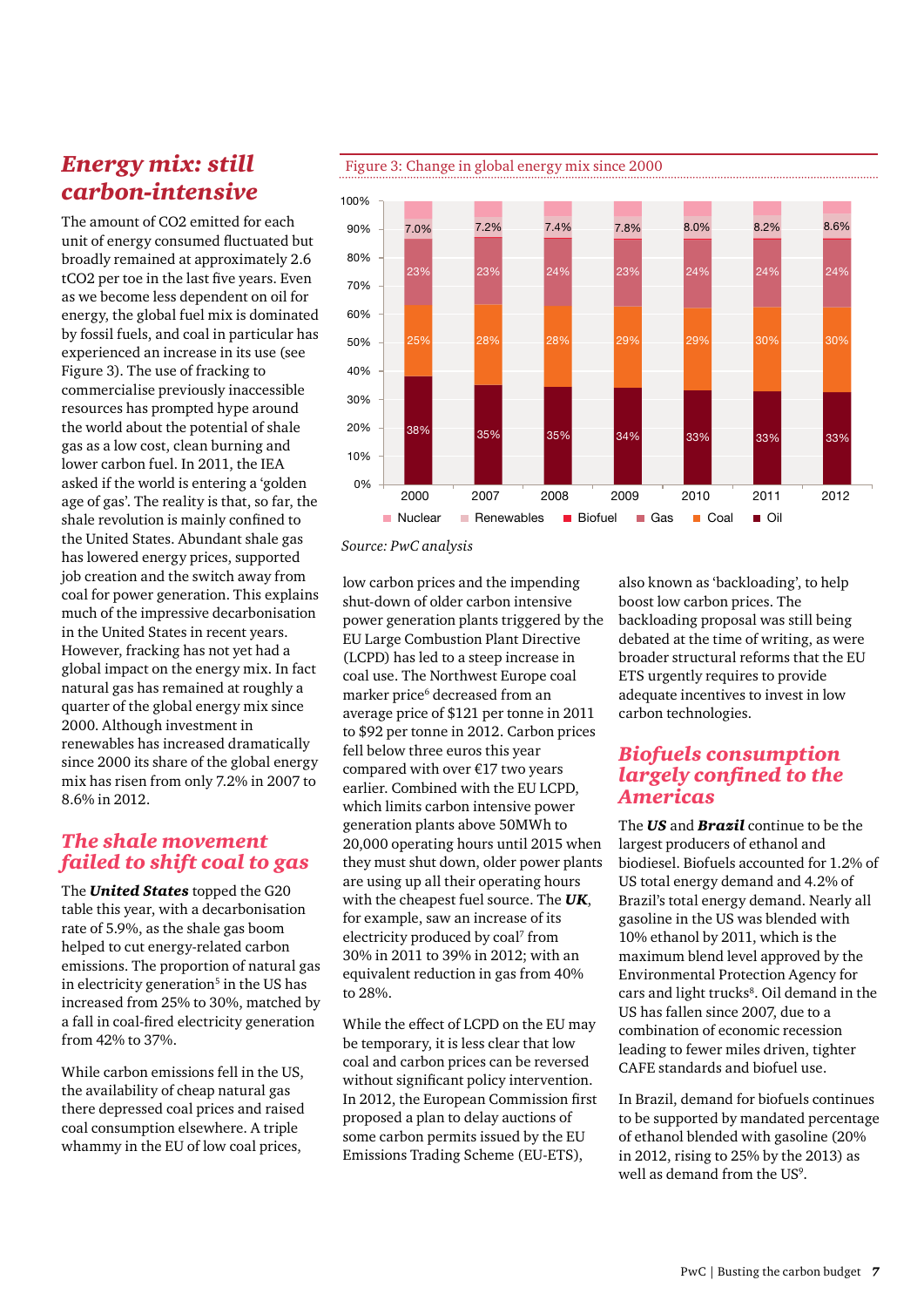### *Slow rise in renewable energy but reliance on fossil fuels unchanged*

*China* has nearly tripled coal consumption since 2000, with an over 40% increase since 2007. However China also accounted for two-thirds of the increase in renewable energy consumption since 2007. China surpassed the US in 2012 with the largest investments in renewable energy in 2012, pouring \$67bn into the sector primarily in solar<sup>10</sup>. Its own carbon intensity has fallen by an average of 1.9% a year, compared to the world's 0.7%. China also ranks third in the growth in renewable energy consumption in the G20 economies, at 25% from 2011 to 2012.

Other countries which had high growth in renewable energy consumption (not including hydro) in the last year include *Italy* (30%), the *UK* (29%), *Brazil* (25%), *Australia* (24%) and *France* (23%). The Australian experience was particularly notable because the growth coincided with the introduction of a carbon price, suggesting that creating market incentives can have a material impact. Solar energy output nearly doubled, and both wind and hydro generation increased by more than 15% over the year. As China introduces its first pilot emission trading scheme, it remains to be seen whether carbon pricing will drive more significant levels of decarbonisation.

*India* has seen its oil consumption fall from 33% of the energy mix in 2007 to 30% in 2012, but this has been offset by an increase in coal consumption (50% to 53% over the same time frame). The share of renewable energy remained largely unchanged – India's new investments in renewable energy halved in 2012 compared to the peak in 2011 (from \$13bn to  $$6.5bn$ <sup>11</sup>. Notably, India's rate of investments in renewable energy has fallen behind other Asian economies: in 2007 China invested 2.5 times more in renewable energy than India; by 2012 China's investment was ten times greater than India's. At its peak in 2011, India increased renewable energy investments by 136% compared

### *Will carbon pricing help the world's largest emitter?*

In June 2013, China launched the Shenzhen Emissions Trading Scheme (ETS), its first of seven pilot emission trading programmes (other schemes will cover Guangdong, Hubei, Beijing, Tianjin, Shanghai and Chongqing). The Shenzhen ETS will cover over 600 industrial companies from 26 industries. This is a strong signal that the country will put a price on carbon emissions, which has traditionally relied on more administrative measures rather than market based incentives.

to 2007, the rest of Asia-Oceania (excluding China) saw an increase of 167%12.

As a region, Europe invested as much as the US, China and India combined into renewable energy throughout 2008- 2012, and the *EU* continues to dominate the global share of solar PV capacity. *Germany* generated 28 TWh in 2012, almost double the 2011 output and accounting for 0.8% of total energy demand. *Italy* had the largest proportion of total electricity generation from solar PV in 2012, 5.6% as compared to 4.8% in Germany<sup>13</sup>; this has contributed to Italy achieving the greatest reduction in carbon intensity in the EU. Despite the levels of investment, however, the share of renewable energy remains below 10% of total energy mix in the EU.

Many other countries in the G20 showed signs of increasing use of renewable energy: from *Turkey* to *South Korea* and *Argentina*, the share of renewables in energy consumption has risen. However the reliance on fossil fuel based generation remains. For example in Argentina carbon intensity fell by its slowest ever since 2007, as the growing local demand for energy has been largely met by increases in thermal power generation. Overall, renewables remain a small part of the global energy

The Shenzhen scheme gives participants 100 mtCO2 of emission allowances over the next three years, but the cap is set using carbon intensity rather than in absolute terms, which the government will review and adjust annually. If the companies are limited to the current allocation, this would be equal to roughly a 30% reduction in emission intensity.

The Shenzhen scheme thus far has shown healthy signs of activity, with the price of a carbon credit rising from 30 RMB/tonne (4.86 USD/tonne) in June 2013, to over 68 RMB/tonne (11.03 USD/tonne) in October.

mix – rising to 8.6% last year from 7.0% in 2000 – despite the double digit growth seen in many countries.

### *Nuclear loses ground after Fukushima*

The Fukushima disaster in *Japan* led to all of their atomic reactors closing down and a shift back to more emissions intensive fossil fuel electricity generation. This has placed Japan at the bottom of the decarbonisation table. *Germany*, also suffered a loss of confidence in nuclear, shutting down 8 out of 17 nuclear power plants by end of 2011 and reducing the nuclear proportion of their electricity production<sup>14</sup> from 17.6% in 2011 to 15.8% in 2012, while electricity generation from brown and hard coal increased from 42.8% to 44.2%. Current policies plan for the remaining nuclear plants is to be phased out by 2022.

On the other end of the spectrum, however, *France* continues to be at the top of the G20 table in terms of absolute carbon intensity because of its successful nuclear programme, which accounts for over 75% of its electricity generation<sup>15</sup>. However, it is unlikely that going nuclear, like France, is a realistic option for many other countries.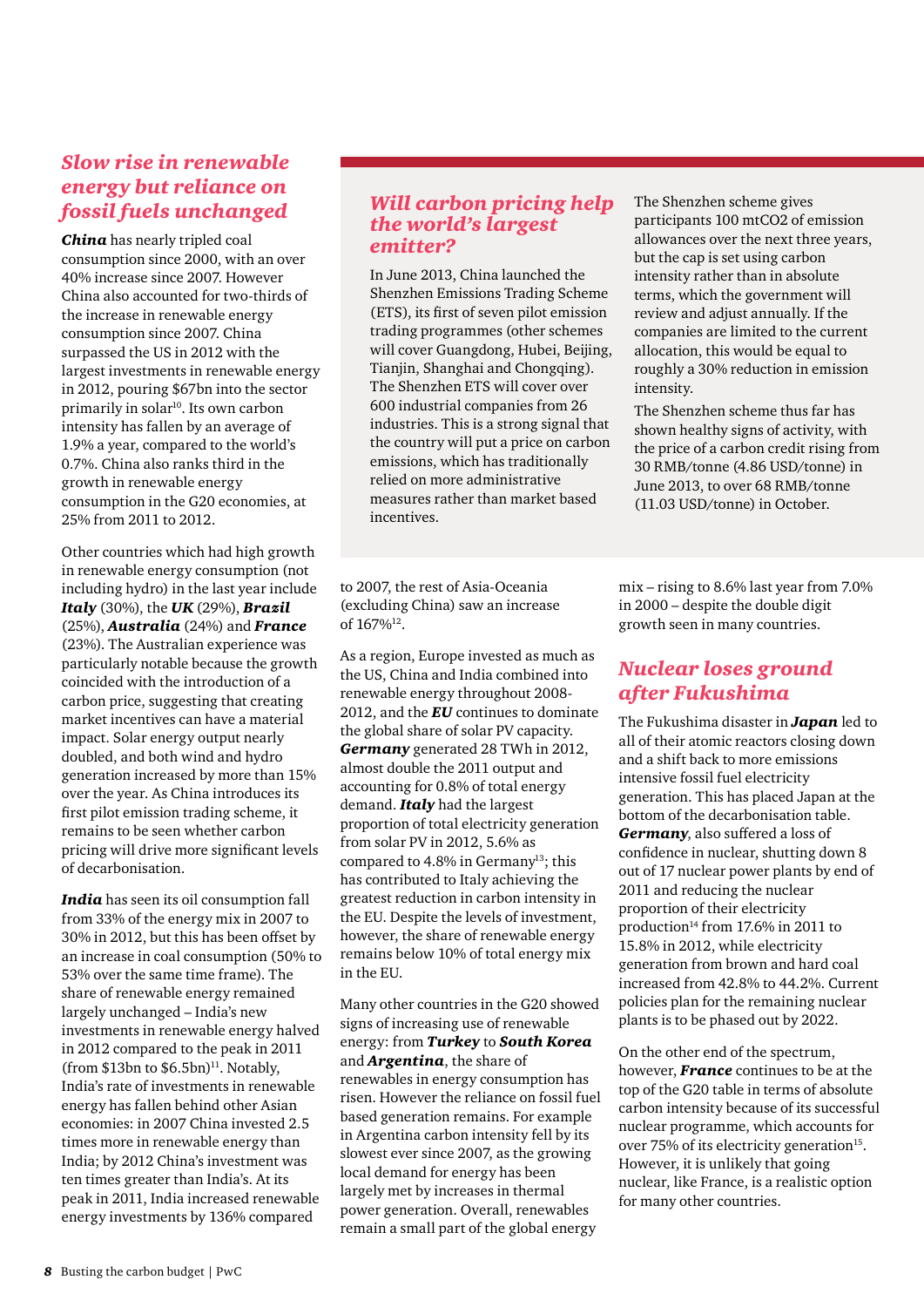## *CCS: Not capturing investors' imagination*

There has been negligible progress with the deployment of CCS technology. The number of operational CCS projects has not changed since 2011: 7 industrial plants were capturing approximately 24 mtCO2 per year. However the number of plants under construction grew in 2012, and when operational they could increase the global capture capacity by 50%16. A fundamental issue is the lack of progress of CCS projects integrated with power generation. Most existing CCS projects are associated with natural gas processing, hydrogen production and fertiliser production.

More than three quarters of CCS projects in operation or under construction are located in the *US* and *Canada*. This includes the first two power generation, large scale CCS plants under construction in the US, which are due to become operational in 2014. The *EU* contribution to CCS development has been slower than anticipated. The European Commission's NER300 competition aimed to fund several CCS projects but none was successful in the first round due to lack to support by the member states concerned or funding gaps. The *UK'*s Department of Energy and Climate Change announced support for two projects that would capture 4.5 million tonnes of CO2 per year from power plants.

The limited progress in CCS is cause for concern. It represents, currently, the most promising option to allow fossil fuels to be continually used as a source of energy without releasing carbon emissions into the atmosphere. Without rapid deployment of this technology, and with no signs of reduction in the use of fossil fuels, there is a limit to how much carbon emissions can be abated in the short run.



### *Climate risks are now business risks*

The CEOs of global corporations typically don't focus on one IPCC climate scenario or another. They comment that their top issues are growth, costs, resilience and reputation – climate change will impact each of these.

PwC's reports for CDP this year show that some companies have a sophisticated and long term response to climate risk and are evaluating the potential impacts of climate change on their operations, customers and supply chain. Others have a shorter term and narrower horizon.

Active management of climate change is now a necessary component of continued viability and success, and business transformation lies at the core. The transformation process experienced by companies managing climate change goes beyond strategic targets and investments to reduce emissions. Preparedness, adaptability, and operational speed—all of them characteristics of a resilient organization—mark the adaptation of business models designed to gain competitive advantage and to protect infrastructure, customers, and supply chains.

Through the day-to-day course of running a business and managing risk, companies are identifying climate-related threats to the existing model, implementing solutions to mitigate immediate risk, and creating adaptation strategies for unknown future hazards. At the same time, management is looking at climate change with a competitive mind-set and finding opportunities to enable the creation of value both within the enterprise and at large. The drive to produce decision-useful data is enabling companies to better understand and communicate the impact, likelihood, time horizon, and financial implications of taking action on climate change.

*Source: CDP & PwC: Investment, transformation and leadership – CDP S&P 500 Climate Change Report 2013*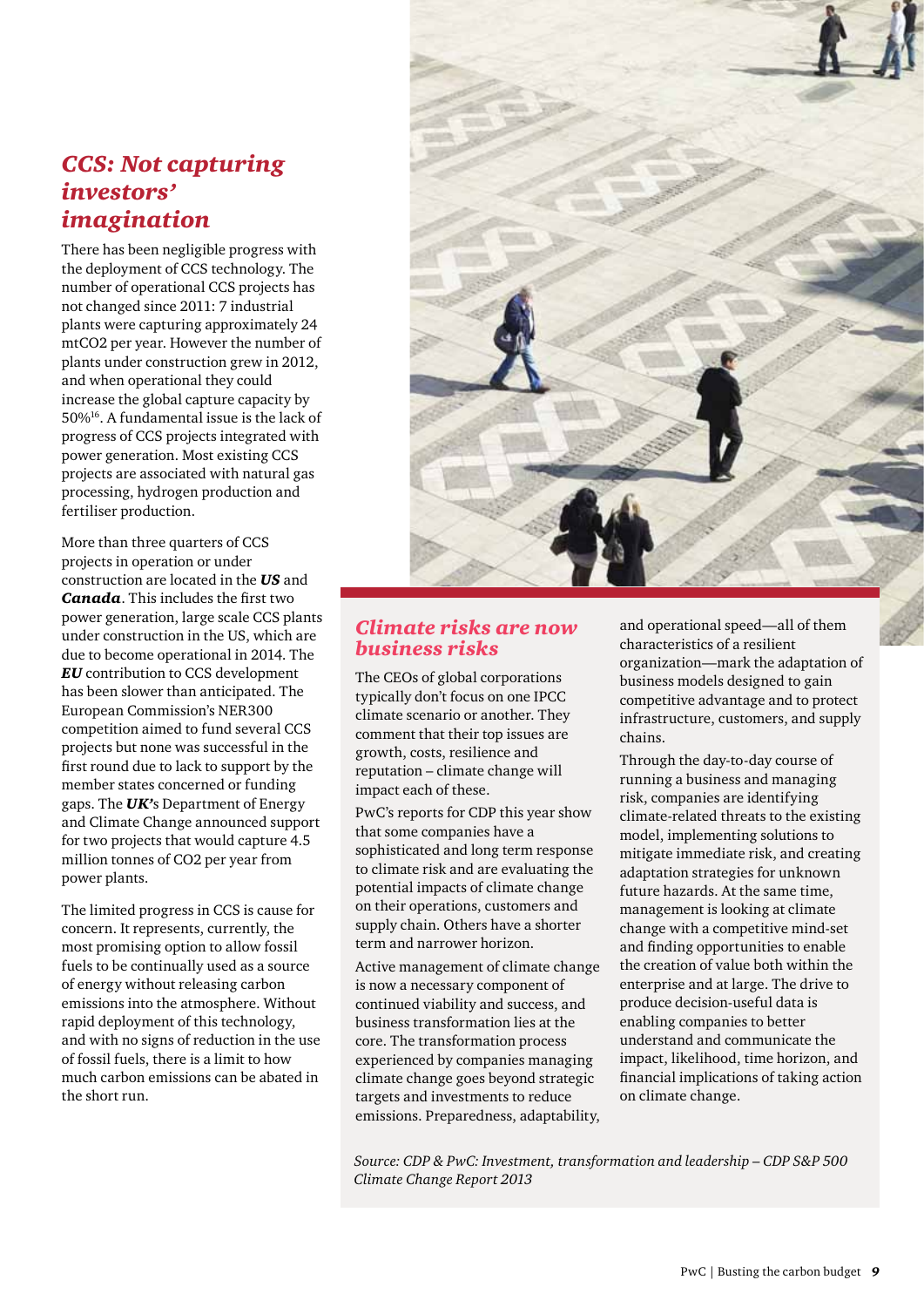# *Improbable, but possible?*

Last year, our report questioned whether the global economy was too late in trying to limit warming to 2*°*C. The implied decarbonisation rate that the global economy needed to achieve was unprecedented since the mid-20th century when comprehensive energy and GDP records began. For the fifth year running, with new information from the IPCC on the size of the global carbon budget, we find that the required decarbonisation rate is higher than ever before, at 6.0% per annum between now and 2100. The technological shifts that need to happen have not materialised. The window to act is shorter, and the scale of challenge larger.

The data is sobering but there are several examples which show that rapid decarbonisation and a low carbon economy is possible. We applied these pockets of national progress at the global level to see if it might be possible to achieve the global 6% decarbonisation target.

The exercise showed that if the global economy can emulate the respective leaders on energy efficiency and renewable energy, it is still possible to achieve around 6% of decarbonisation a year to 2020 with concerted and sustained actions.



#### 10 Busting the carbon budget | PwC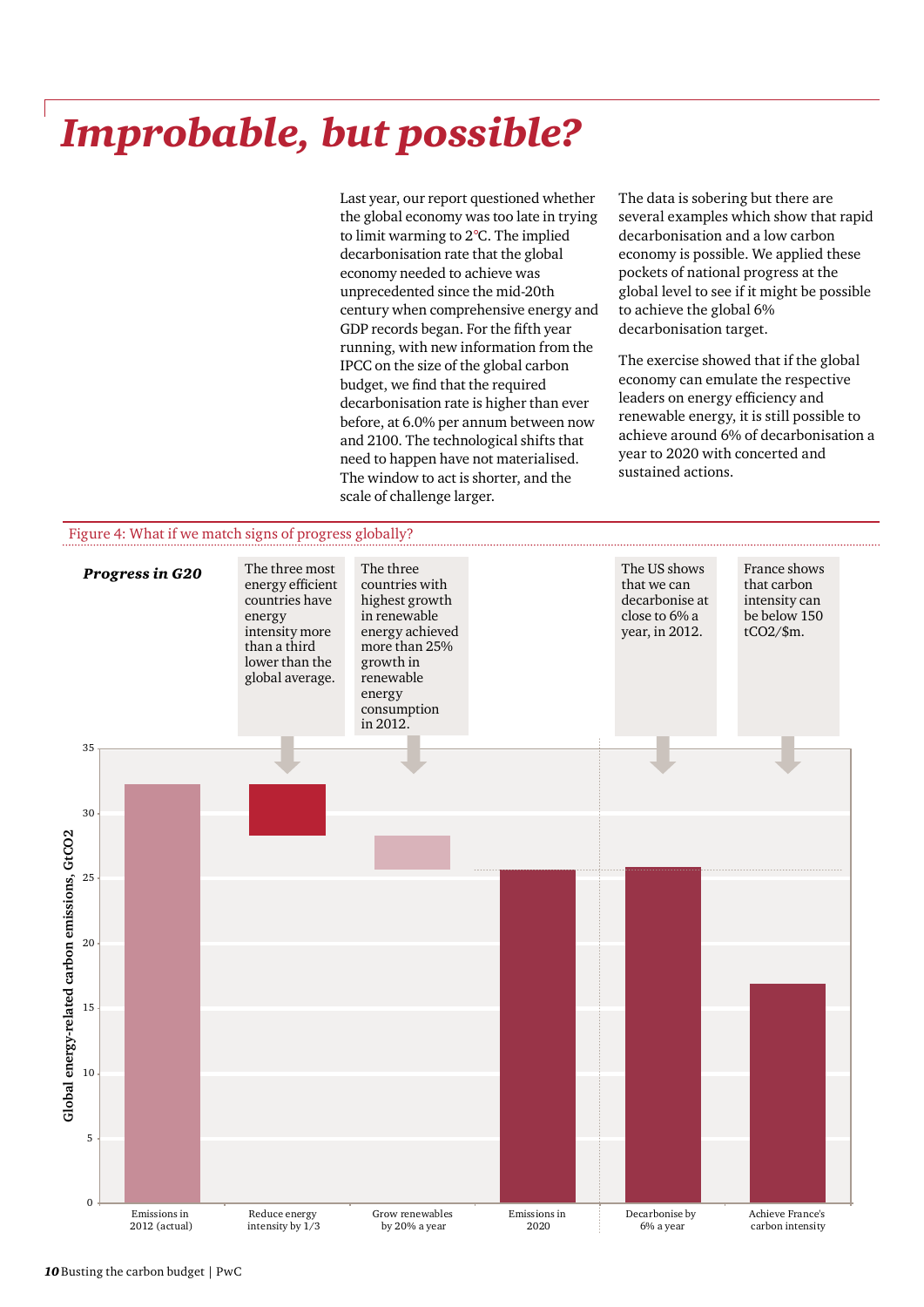But with rising energy demand, there is a zero-sum game in our use of the carbon budget. The experience with the shale gas boom contributing to coal price falls demonstrated that a good news story for one economy and the environment does not necessarily translate globally. Key manufacturing countries have good reasons to be concerned about carbon leakage as a result of the imposition of strict regulations. A globalised, agile market means that carbon emissions will find ways into the atmosphere through paths of least resistance, whether it is in a more relaxed regulatory environment or through the interaction of commodity prices. Fossil fuel reserves remain vast, and the carbon is currently more valuable out of the ground than under it. Fracking technology has just increased the amount of carbon we have access to. CCS is needed at scale if fossil fuels extraction is to continue.

To keep carbon emissions within this budget globally we will need much greater investment in energy efficiency, renewables, nuclear power and carbon capture and storage. We will also have to tackle emissions from deforestation and land use. Putting a price on carbon is important to internalise the issue for businesses.

Crucial is the collective will to act. A low carbon transition will not be possible without support from consumers, investors and voters. Governments have until the end of 2015 to seal a global deal on climate change. That deal will form the central piece in the jigsaw and allow the other pieces to come together. Like AR4, the latest IPCC publication sets high expectations for a global deal on climate change. Avoiding a Copenhagen déjà vu will determine our chances of changing our global emissions pathway.

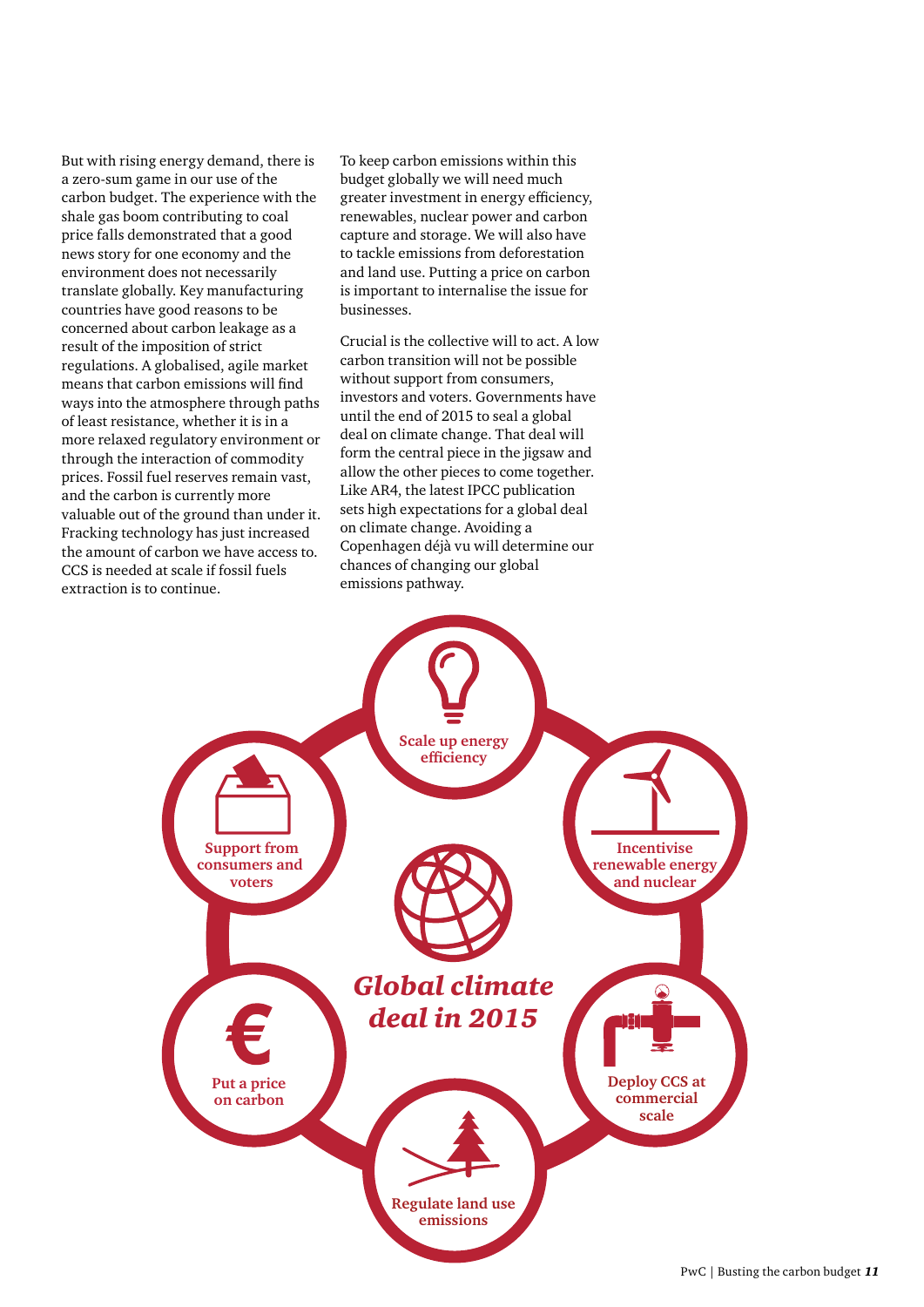## *Appendix: Updates to PwC's LCEI model*

In summary, the LCEI model considers energy-related carbon emissions, driven by a series of assumptions including the economic growth projections, primary energy intensity and fuel mix share. The model covers energy and macroeconomic data from individual G20 economies, as well as world totals. Details of our model structure are available in our first LCEI report, accessible at the link www.pwc. com/gx/en/low-carbon-economy-index/ assets/low-carbon-economy-index.pdf. This appendix provides a summary of changes in this year's LCEI model.

This year, in response to the publication of the Working Group 1 contribution to the Intergovernmental Panel on Climate Change (IPCC) Fifth Assessment Report (AR5 WG1), the LCEI model has been updated to reflect the carbon budgets presented by IPCC. The AR5 WG1 presented four carbon budgets associated with different concentration pathways (known as Representative Concentration Pathways or RCP's) that lead to different warming outcomes by the end of the 21st century. The LCEI model has adopted the carbon budget associated with RCP2.6 as the core scenario of a low carbon economy and one which gives the greatest probability of limiting warming to 2°C.

This represents a different approach in interpreting the carbon budgets used in previous years. Findings from the AR4 suggested that limiting concentration levels to 450ppm will lead to a 'fair chance' (50%) of limiting warming to 2°C. The LCEI up to 2012 used the 450ppm metric as the basis of our carbon budget. In AR5 WG1, scientists have medium confidence that we are 'unlikely' (<33%) to exceed 2°C by 2100 under the RCP2.6 scenario. The carbon budget

used in this year's LCEI, in keeping with the scientific consensus, corresponds to a marginally higher probability in terms of limiting warming, and the benchmarking of performance across the two years is not exact. The total budget we use for the period 2000-2100 in LCEI 2012 is 1,700 GtCO2 compared with 1,300 GtCO2 this year (or 990GtCO2 from 2012-2100 based on RCP2.6). This explains some of the revision of the decarbonisation rate from 5.1% to 6.0%.

In the 2012 report (p9), we presented the decarbonisation rates required to achieve different concentration levels (in parts per million) based on AR4, which correspond to different levels of temperature increase above pre-industrial levels. These levels of temperature increase were considered equilibrium levels, after temperatures have stabilised, and the time period over which this happens could be beyond the 21st century. This year, again aligned with the IPCC, levels of temperature increase are reported for the end of the 21st century. We have also changed our reporting of results to decarbonisation rates to 2100 for consistency. We have opted to report one 'average' decarbonisation rate to 2100 though in practice, short term decarbonisation rates can vary (see AR5 WG1 for an explanation of how the cumulative carbon budget affects the climate).

We have also made other minor revisions in response to data updates by our sources (our two main sources are BP statistical review 2013 and World Development Indicators 2013). These proved to be immaterial in forming our conclusions in previous LCEI reports. These minor revisions are immaterial in comparing our conclusions this year with previous LCEI reports.

Climate change has emerged as one of the most important political and business issues of our time. We work with companies and policy makers helping to set the agenda, analyse the issues and develop practical solutions.

We can help you understand which issues will have the greatest impact in your organisation, form a coherent strategy to address them, and then support you through the often complex organisational changes needed to put your strategy in place.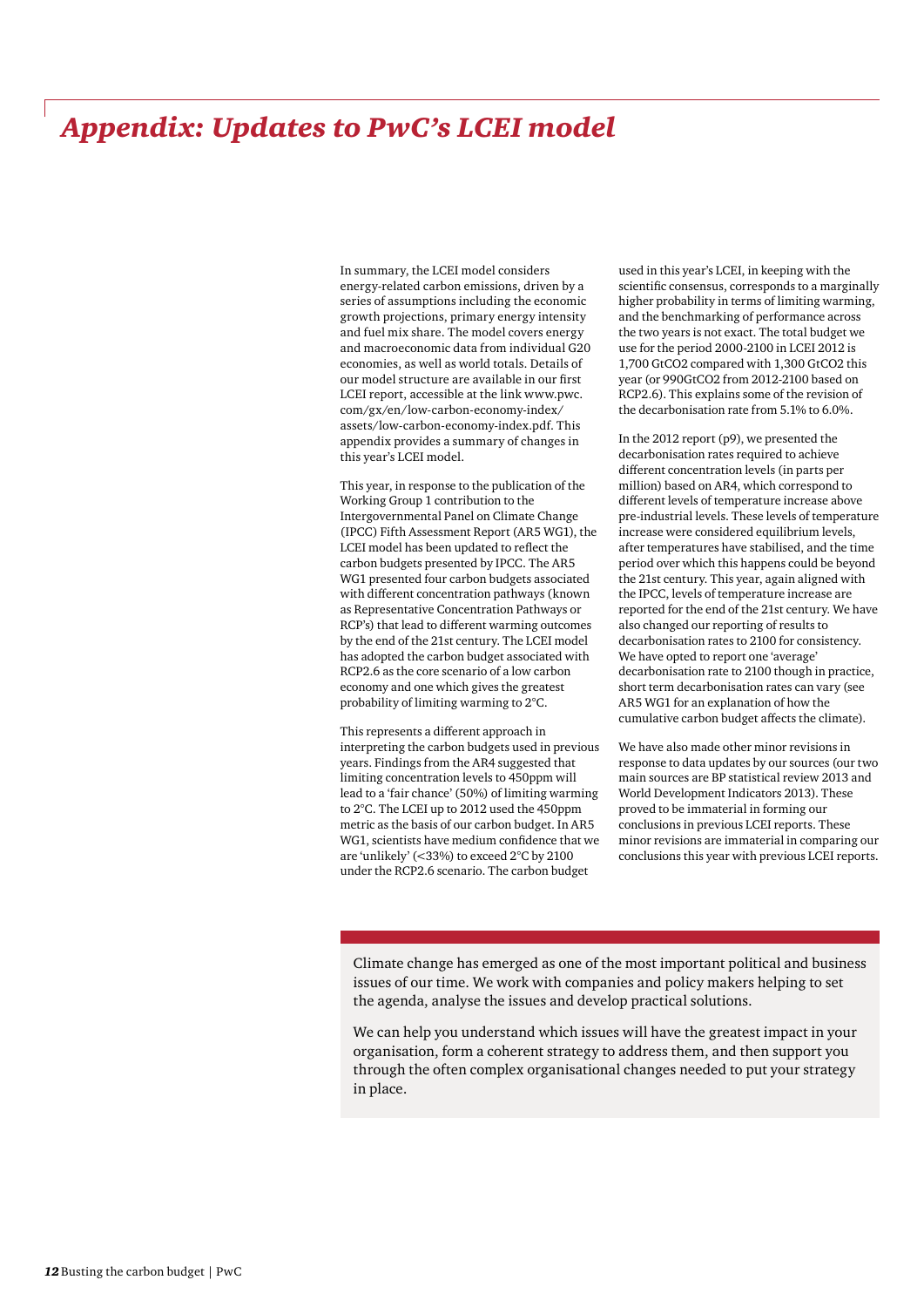- We have maintained the 2°C target in developing the LCEI but highlight a difference in interpreting the carbon budgets used in previous years affecting inter-year comparison. Findings from the AR4 suggested that limiting concentration levels to 450ppm will lead to a 'fair chance' (50%) of limiting warming to 2°C. The LCEI up to 2012 used the 450ppm metric as the basis of our carbon budget. In AR5, scientists have medium confidence that that we are unlikely (<33%) to exceed 2°C by 2100 under the RCP2.6 scenario. The carbon budget used in this year's LCEI, in keeping with the scientific consensus, corresponds to a marginally higher probability in terms of limiting warming. Given the different carbon budgets used, the decarbonisation rate in this year's LCEI is not directly comparable with our previous reports.
- 1. The IPCC presents surface temperature increases for each of the four scenarios relative to 1986-2005, and noted that temperature change from 1986-2005 since 1850-1900 0.61°C. These figures take these into account and therefore reflect temperature increases relative to pre-industrial levels.
- 2. Our emissions data covers energy use only and does not capture the possible impact of deforestation and other land use related emissions following the increase in agricultural production.
- 3. The IEA has lower estimates, at around 2.4 tCO2 per toe. See http://www.iea.org/etp/tracking/esci/ for their figures.
- 4. Source: EIA.
- 5. Source: Statistical Review of World Energy 2013, BP.
- 6. Source: Digest of United Kingdom Energy Statistics 2013, DECC https://www.gov.uk/government/uploads/system/uploads/attachment\_data/file/225067/ DUKES\_2013\_published\_version.pdf.
- 7. Biofuels markets face blending constraints and other challenges, October 2012, EIA.
- 8. Brazil sugar, ethanol exports at peaks, Jan 2013, Reuters.
- 9. Global Trends in Renewable Energy Investment 2013, UNEP and Bloomberg New Energy Finance.
- 10. Ibid.
- 11. Estimated from Global Trends in Renewable Energy Investment 2013.
- 12. Renewables 2013 Global Status Report, REN21.
- 13. Source: Gross electricity production in Germany from 2010 to 2012, accessed October 2013, Destatis, https://www.destatis.de/EN/FactsFigures/Economic Sectors/Energy/Production/Tables/GrossElectricityProduction.html.
- 14. Nuclear Power in France, accessed October 2013, World Nuclear Association.
- 15. Global CCS Institute.